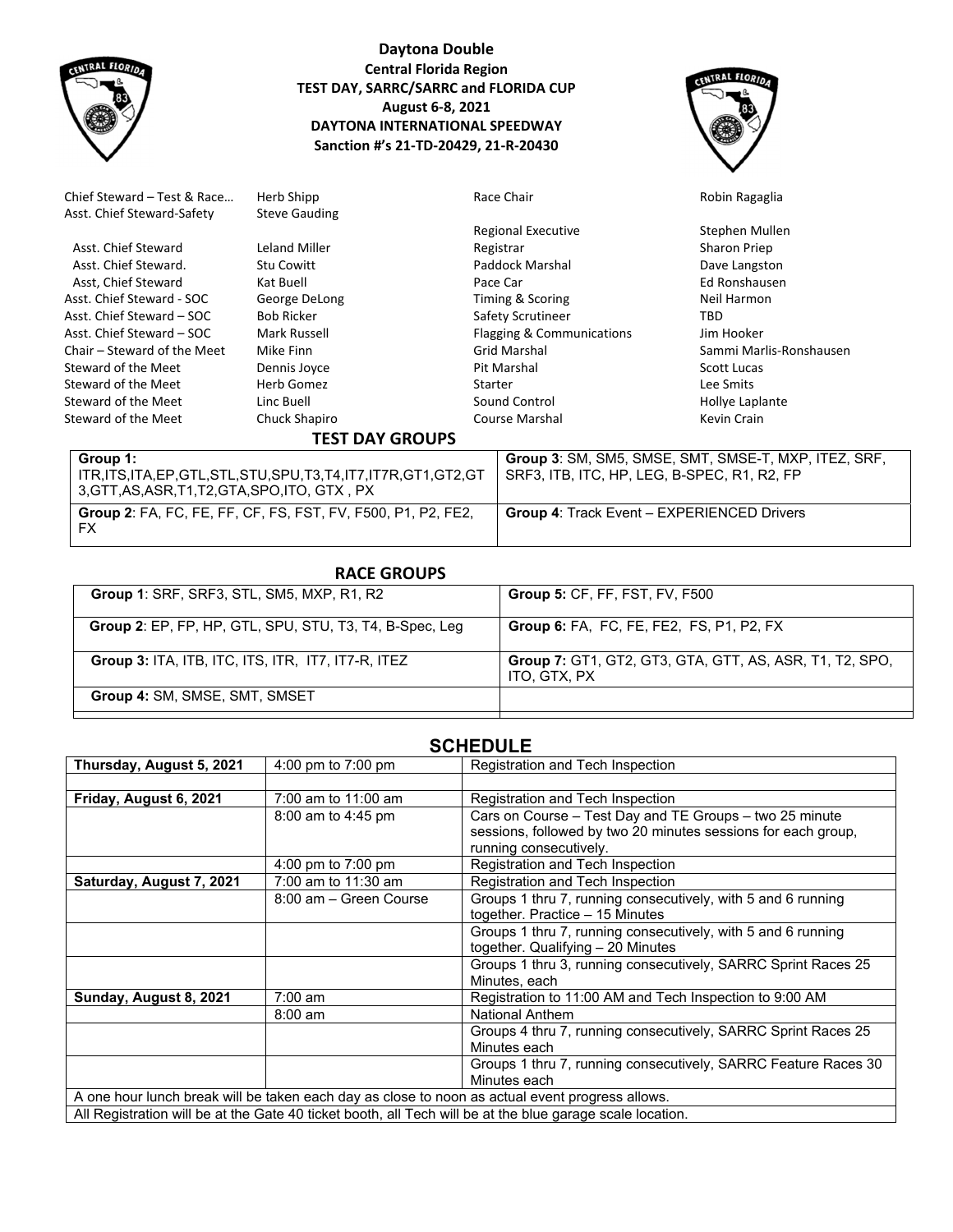### **SUPPLEMENTARY REGULATIONS Sanction Nos. 21-TD-20429 and 21-R-20430**

The Southeast Division and the Central Florida Region aims to provide an inclusive, welcoming environment for all participants. Further, we fully support and endorse the National SCCA Welcoming Environment Policy. To that end, behaviors such as the following will be considered egregious examples of GCR 2.1.7, "Acting in an unsportsmanlike manner", and may be penalized as such;

- 1. Discriminating against, disparaging or verbally abusing a participant because of their gender, identity, ethnicity, marital status, sexual orientation, religion, age, or disability;
- 2. Harassing, intimidating, threatening or bullying any participant;
- 3. Doing any of the above outside the confines of the event, or in print or electronic media, in a way that affects that person's participation in an event.

The SCCA strives to ensure ALL participants at its events and activities enjoy a welcoming environment. The SCCA supports equality of opportunity and treatment for all participants and will make every effort to maintain an environment that is free of harassment, discrimination and any behavior that interferes with a safe, fun and exciting experience. A commitment to a welcoming environment and the SCCA Values is expected of all members and attendees; including drivers, workers, crew, guests, staff, contractors and exhibitors, and other participants at SCCA activities, sessions and social events when representing the SCCA in print or electronic media.

This event is held under the 2021 General Competition Rules, based on the 2021 GCR and Category Specifications, as amended for 2021 per "FASTTRACK", the 2021 SEDiv SARRC Rules (www.sedivracing.com) all as published on the appropriate websiteshese supplementary regulations apply to the sanctioned events listed above, sanctioned events shall not be considered as separate events for purposes of interpreting these regulations.

**COVID-19 Statement:** As of the date of preparation of these supplementary regulations, Daytona International Speedway (DIS), the Sports Car Club of America and Central Florida Region, are following the CDC guidelines with regard to the pandemic. However, you should be advised that if the situation changes by the event date, ALL those attending this event and entering the facility will be required to follow whatever COVID-19 protocols are required by State and local government regulations, DIS, SCCA, and CFR at that time. Participants entered will be notified via email, written drivers meeting or official social media posts regarding any change in requirements and what the expectations of all participants will be. Attendees not adhering to these requirements will be given one warning to comply. On behalf of DIS, Central Florida Region will require non compliant individuals to leave the facility. This action is not protestable. If you are diagnosed with COVID-19 within two weeks of this event, we ask that you notify the Event Chair immediately.

Every attempt will be made to minimize the risks of exposure to Covid-19. New processes and procedures may be implemented for this event. Ultimately, it is your responsibility to assess the risk to you, both on track and off, and make the decision on whether or not to participate. If you are feeling unwell or are experiencing symptoms such as fever, cough, or shortness of breath please stay home. If you have been in contact with someone who has been experiencing these symptoms in the last two weeks, please stay home. While on site please take the health and safety of your fellow participants, volunteers and staff into consideration and practice social distancing, wear a mask that covers your nose and mouth, and wash your hands and/or use hand sanitizer frequently.

**INSURANCE:** Participant insurance will be provided in at least the minimum amounts required by the SCCA.

**DRIVER ELIGIBILITY**: **ALL DRIVERS MUST PRE-REGISTER. LATE ENTRIES and changes made at the track, if accepted, will be charged a late fee in the amount of \$50. Late entries and changes denied are not protestable.** To participate in this event, drivers must be a member of the SCCA and must have a current SCCA Full Competition license, SCCA Pro license, or a valid SCCA Novice Permit with school requirements completed. In addition, competition licenses meeting the requirements of GCR Appendix C.2.8.B., will be accepted as an equivalent to a SCCA Full Competition License. If you do not have the proper credentials it is your responsibility to contact the Registrar prior to the event.

**REGISTRATION:** Drivers can register for the race online at www.motorsportreg.com. Drivers without internet access must complete a paper entry form and mail with entry fees to the event registrar, **Sharon Priep, 2824 Salisbury Blvd, Winter Park, FL 32789.** Make checks payable to Central Florida Region, SCCA. Second drivers must submit separate entry form and entry fees. Garage and paddock fees are payable with entry. A bank service fee will be charged for any check returned by the bank. A full refund will be made if the entry is withdrawn prior to Tech or if a no show. If you check in at on-site registration and do not go to, or pass Tech, or fail to "turn a wheel" in any session, you must notify the Chief of Registration, BEFORE YOU LEAVE THE TRACK, in order to receive your refund. Requests for refunds made after the event is over will be made in the form of a credit, valid toward a future CFR event, in the amount of the applicable entry fee, less \$60. Do not mail entries/checks by any method that requires a signature upon delivery. Registration will be held at the west parking lot ticket booth, enter at gate 40 from Williamson Blvd. ALL DRIVERS MUST PRE-REGISTER THERE WILL BE NO LATE ENTRIES OR CHANGES MADE AT THE TRACK!

**ENTRY FEE PAYMENT:** Drivers who complete their registration online, via the motorsportreg.com website, will be required to enter credit card information. Cards will not be charged until after the event, drivers will have the option of paying by check/money order or cash via mail or at the track. Drivers wishing to pay by check, must send their check to the registrar within five (5) days of completing online registration, and it must be received by the registrar prior to the close of online registration. Cash and checks will not be accepted at the track. Credit Card payment option is available only for those drivers/entrants who complete their registration online. Credit cards will not be accepted for drivers submitting paper entries.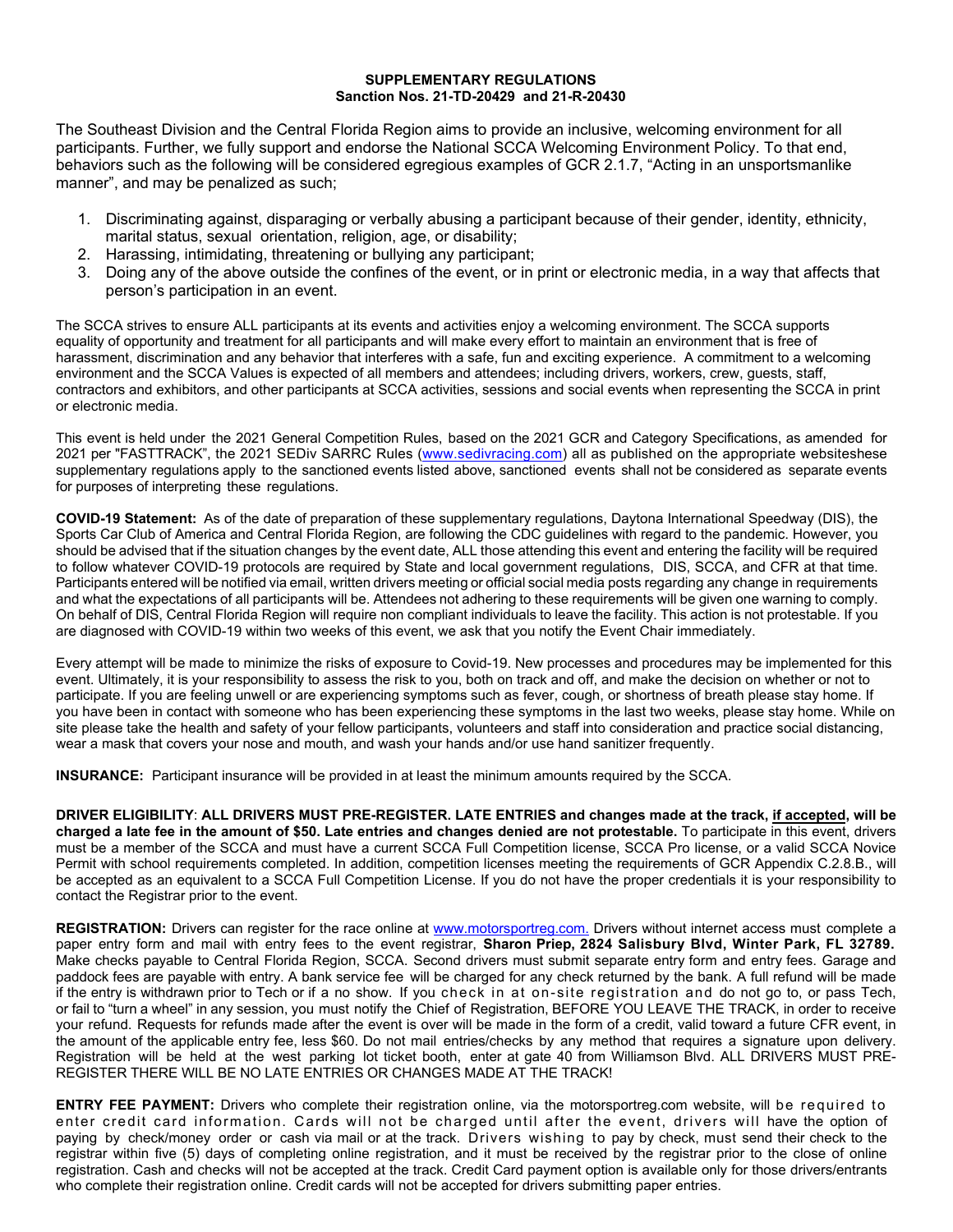**PASSES**: Each entry receives seven (7) passes, INCLUDING THE DRIVER AND ENTRANT. **Race staff, guests, & crew (all**  attendees) must sign for their own passes and must arrive while registration is open. Race staff license and membership card must be presented at registration. All crew members must be listed on the driver's entry form to gain admission. All volunteers and vendors must register online.

**TECH:** All drivers must present the appropriate gear to tech as required by the GCR in their particular circumstance.

**CAR ELIGIBILITY:** Competition is open to all cars conforming to the GCR, as amended. IT7, IT7R, CF, SPO, SPU, SMSE, ITO, SMT and SMSET will compete under the SEDiv approved rules for Regional racing.

## **Additional Regional Classes below:**

**R1 & R2 Classes**: For cars eligible to compete in sanctioned competition other than SCCA, but for which there is not an existing SCCA class. The cars must conform to the safety requirements of the IT category as a minimum. The cars must use DOT tires. The distinction between R1 & R2 will be determined solely by engine displacement. R1 will be for cars 2.8 liters and larger. R2 will be for cars with displacement less than 2.8 liters. Eligibility of a car for R1 or R2 will be at the discretion of the organizers.

**Improved Touring – EZ Regional Class:** The purpose of IT-EZ is to create a regional class where cars built for ChampCar, or similar endurance racing series will have a place to race on an SCCA Regional race weekend. As opposed to any other class of SCCA road racing, IT-EZ competition is designed as a "fun run" class, with no regard to balance of performance, or classes within the series. Class distinctions within the various series will not be enforced. Drivers must meet driver requirements as listed above in the **DRIVER ELIGIBILITY** paragraph of these Supplementary Regulations. Waivers will not be considered or granted in areas regarding safety of vehicle or driver. Decision of officials with regard to safety elements are final and not protestable. GCR 9.3.6. APPEARANCE NEAT AND CLEAN, will be waived for this class. IT-EZ vehicles may race with minor prior accident damage, as long as that prior damage does not create a danger to the driver of that vehicle, fellow competitors, or course marshals. Non-functional additions to vehicles, whose primary purpose is to express creativity or a theme, are not allowed. IT-EZ eligible vehicles must be a "mass produced," gas or diesel powered, four wheel passenger car. Cars must meet or exceed safety requirements of GCR Section 9 for IT cars. Minimum weight of 1800 pounds and a maximum weight of 3500 pounds with a production-based engine. Maximum engine displacement of 3.0 L. Tires must conform to applicable Improved Touring rules, i.e., must be DOT rated tires, 130 ("H") mph rated or faster. Wear-dated tires are not mandated, but they may be used if the racer prefers. Preparation regarding brakes, suspension, and engine must meet either Champcar/Lemons/Other series type rules or SCCA Improved Touring rules. Valid vehicle logbooks from other series must be presented to Tech and SCCA issued logbooks will reflect meeting IT safety rules, and driver safety rules for competition. Eligibility of a vehicle for ITEZ will be at the discretion of the organizers. Points and/or trophies will not be awarded.

**GTT Regional Class;** GT Race vehicles, similar to GTA, but with truck appearing bodywork from the **other racing series will compete under the CFR GTT Rules which can be found on the web at www.cfrscca.org. Trucks must me**et all applicable safety rules from the GCR, Section **9.3, GENERAL TECHNICAL AND SAFETY SPECIFICATIONS**, starting on Page 86. Drivers must meet driver requirements as listed above in the **DRIVER ELIGIBILITY** paragraph of these Supplemental Regulations.

**VEHICLE LOGBOOKS**: Each vehicle shall have a complete and up-to-date SCCA issued logbook per GCR 9.2.1. Each competitor participating in cars from non-SCCA series, must have a copy of their series rules in their possession.

**SCHEDULE/RUN GROUPS**: The event schedule or run groups may be changed at the discretion of the Chief Steward, with concurrence by the Race Chair, depending on pre-race entry counts or as needed to accommodate situations that may be encountered during the event. If changes are made prior to the start of the event, as much notice as possible will be given to all affected competitors.

**QUALIFYING / GRID POSITIONS**; Cars will be gridded for the Sprint races based on the fastest time recorded for the car during the qualifying sessions. Cars will be gridded for the Feature Races based on the fastest time recorded during either the qualifying sessions or the Sprint race.

**RESULTS:** Qualifying and race results will be posted at Tech where drivers may also obtain a copy of the final results if available. Final results will be posted to the website, www.cfrscca.org, no later than 7 days following the completion of the event.

**CAR NUMBERS:** Numbers, class designations, and SCCA decals will be placed and sized according to the GCR. Summit Racing SCCA decals are required. Cars not displaying the assigned number will not receive qualifying times. IMPORTANT: IT IS CRITICAL that the numbers on the left side of your car be large and clear enough to be read from a distance of approximately 100 yards. Cars with roofs, it would be very helpful if you have a roof number, facing drivers left. SEDiv permanent numbers will receive priority assignment when possible, depending on class groups, for entries received by the registrar by July 28, 2021.

**CREDENTIALS:** Proper credentials, closed toe shoes and shirts are required on pit lane, false grid and on the grid.

**DAMAGES:** Drivers may be held responsible for harm to property, including damage to the track and to the environment. Fees charged for the removal / disposal of hazardous waste or used tires may be assessed to the responsible driver.

**CONTACT:** A competitor involved in contact, or who has violated flag rules (yellow, black, red, or checker), must proceed directly to the SOC station or impound in the race car at the end of the session, and report to the Steward.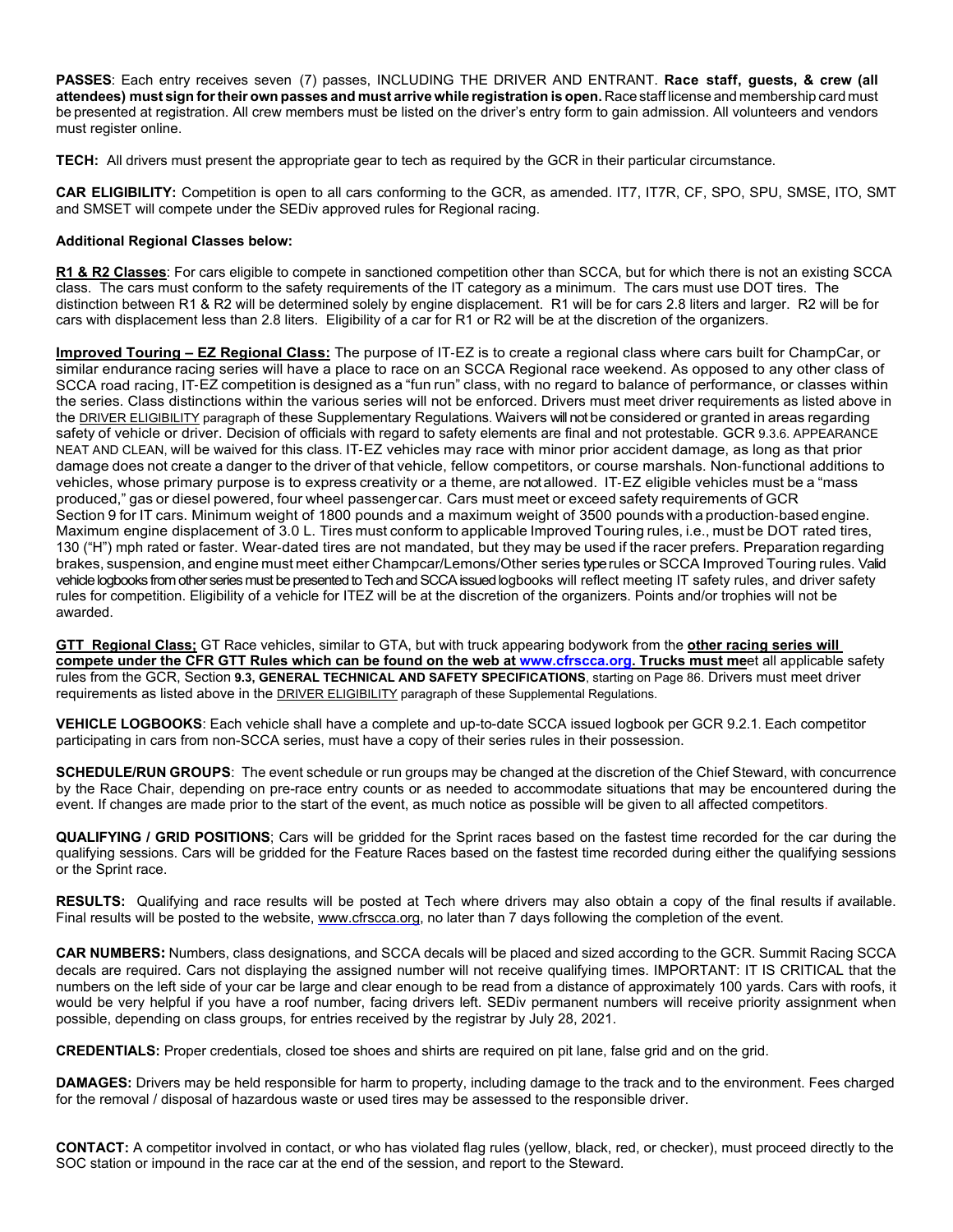**IMPOUND:** The top 3 finishers in each class**,** must report to impound following the Sprint and Feature Races. Cars will be weighed and impounded for a minimum of twenty (20) minutes for Sprint Races, and thirty (30) minutes for the Feature Races, or until released by the Chief Steward. The Chief Steward may require additional inspection or additional cars to report to impound and competitors shall be responsible for the expenses of any required disassembly and/or reassembly.

**GRID:** Cars arriving to the grid after the group has been released must enter the track through the grid after safety checks. Absolutely no scrubbing of tires from the time you leave the grid until you have exited pit lane and entered the course.

**SARRC DESIGNATION:** SARRC patches must be worn on the driver's suit above or below the SCCA patch or in the same area on the side opposite the SCCA patch. SARRC decals must be displayed on each side of the car.

**CLOTHING ATTIRE**: Closed toe shoes are required on the grid and over the wall on pit lane. Crew members on pit lane must display their event credentials at all times while on pit lane.

**PACE/SAFETY CAR**: In addition to GCR 6.6.2. The field shall follow the PACE / SAFETY CAR as long as its emergency lights are flashing, even if it varies from the normal race course**.**

**SOUND CONTROL:** Sound readings will be posted near TECH, if measured. Sound may be measured as a courtesy; track has waiver.

**TIMING & SCORING:** Each car is required during each of its on-track sessions to have a properly mounted and functioning AMB TRANX 260 or MyLaps X2 transponder. Transponder times are the official times for all competition vehicles and vehicles without a functioning transponder will not be timed.

**SCALES:** Will be available during the open hours of tech on Saturday and Sunday, and at other times at the discretion of the Chief of Tech.

**COURSE:** Daytona International Speedway is a 3.54-mile road course. All races will start and finish at the start line located in the Tri-Oval area; the Tri-Oval is defined as the section of the track from Speedway 4 to the Road Course turn 1. At the start of each race, through the completion of the first lap, or any restart, no vehicle shall drop any wheels below the yellow line in the tri-oval area. Decision of Start Judges will be final, and are non-protestable per the GCR. **Chicane on back stretch**: if you are unable to safely negotiate the turn into the chicane, you MUST bring your car to a complete stop before re-entering the course at the exit of the chicane and you MUST NOT gain an advantage on the vehicles in front of, or behind you, or a penalty may apply.

**HARDSHIP LAPS:** Hardship laps will be considered between run groups on Sunday, schedule and track condition permitting, Single lap out-in. Cars will be dispatched from the grid to pit lane.

**PIT LANE: When exiting the track via pit lane, stay within the marked lane that starts at speedway 4, paralleling the apron until the turn off to pit lane. While traversing pit lane, keep to the far right (NASCAR Fast Lane).** Pit lane speed limit is 40 mph, for all sessions. Failure to comply may result in penalty imposed by the Operating Stewards.

**SPLIT STARTS:** Split Starts are at the discretion of the *Chief Steward who must receive a request no later than July 24, 2021*, to be approved in advance.

**LIGHTS ON BANKING:** Flashing yellow lights are located at NASCAR Turns 1, 2, 3 & 4 and also at the Start stand. When illuminated, they have the same meaning as double yellow (full course) situation, or may indicate a black flag all. Due to the long distance after turn 7, pay attention approaching Start/Finish for flag condition. If a red flag needs to be displayed, lighting on the banking may not change, but the red flag ALWAYS has precedent over any other flag or light.

**GARAGE SPACES:** There are a limited number of garage spaces available and they may be selected on a first come, first served basis during the completion of online registration. The registrar maintains the right to re-assign garage selections to meet operational needs, or limit availability due to circumstances beyond CFR's control. Come prepared! Garages will not be assigned, or held, for drivers who are not registered for this event. CFR Paddock Marshals and CFR Officials will strictly enforce garage assignments.

**GARAGE AREA PARKING:** To provide for access and traffic flow, all support vehicles must be parked no less than 24 feet from the garage pad on the open garages. Garage area parking is limited to select support vehicles only (at the discretion of the paddock marshal). **Crew/Driver/Guest street transportation vehicles and RV's are not permitted in the garage area. Unauthorized vehicles, parked in the garage area, will be towed from the garage area.** CFR assumes no responsibility for any damage that may result from the towing of unauthorized vehicles. Follow the direction of speedway personnel and/or the paddock marshal, their purpose is to ensure adequate parking and traffic flow for all competitors**.** 

**GEICO LOT PARKING:** Drivers wishing to set up their paddock in the Geico lots are limited to two numbered adjacent spaces, with a total measurement of 40 feet by 40 feet. Your entire setup i.e. tow vehicle, trailer, motorhome, race car, etc., must be contained within the space allotted to you. This is necessary to ensure sufficient space is available for all attendees and ensure a smooth flow of traffic within the Geico lots.

**RADIO FREQUENCIES**: CFR operates on frequencies 464.525, 464.975, 464.675, 464.825, 464.0125, and 469.0125. These frequencies are guarded and not to be used by any competitor or visitor. **CFR communications have converted to Digital radios, and Analog is now rebroadcast on frequencies 464.675 (primary) and 469.675 (Secondary).** 

**TROPHY/POINTS:** Trophies will be awarded to class winners of the Sprint races and in accordance with the GCR for Feature races. Only Feature races will count towards sponsorship contingency programs. Trophies will be distributed near tech, or as otherwise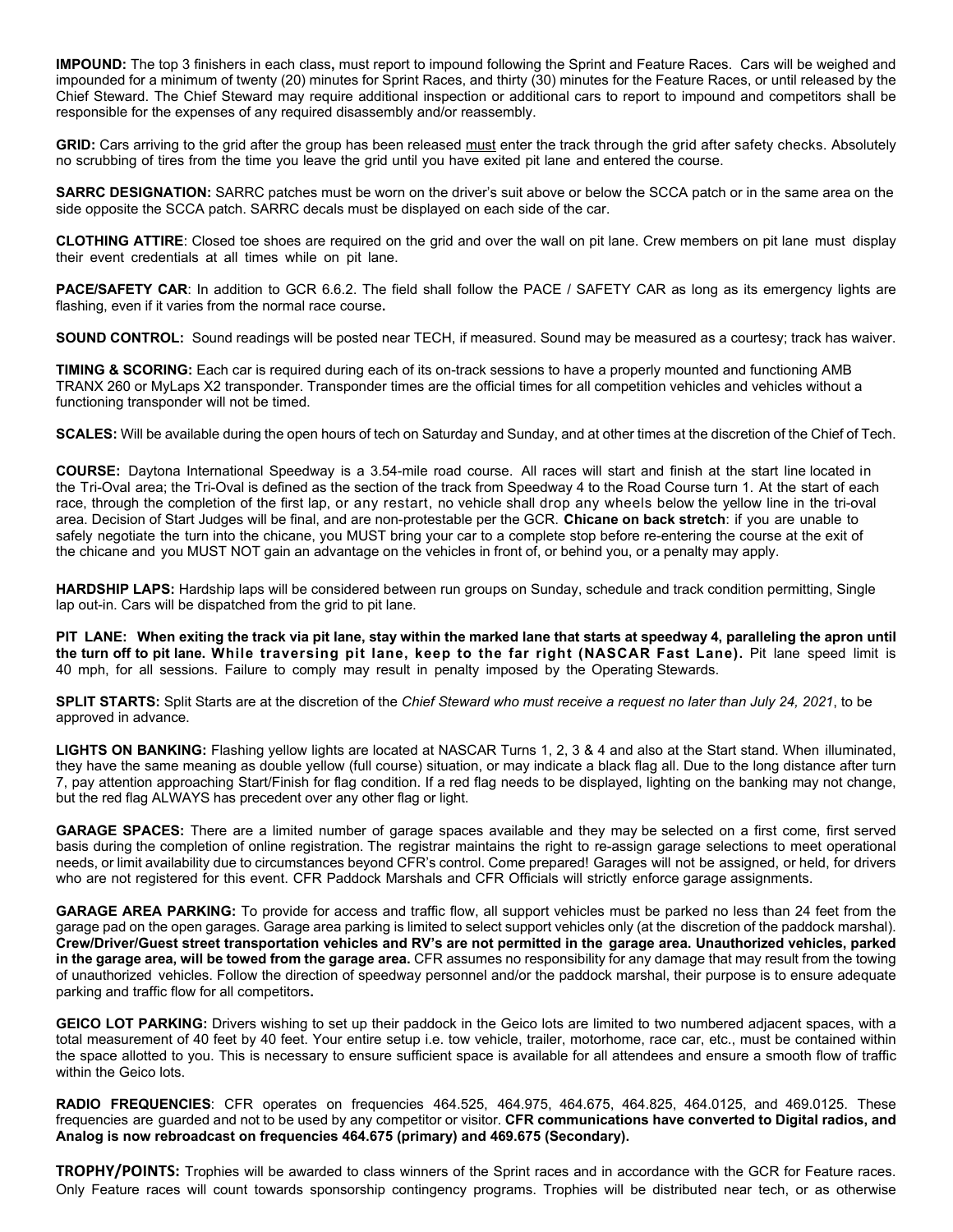announced, and may be distributed in advance of posting of final results. SARRC and CFR Championship Series points will be awarded in accordance with the GCR for the Sprint and Feature Races.

**PROVISIONS**: The Speedway Gas Station (blue garages, cash or check only) will be open, however the status of the Fan Zone Concession stand is uncertain. **Tires, located at blue garages;** for GOODYEAR, contact Shelby, Carter-Maxwell at (336)884-0328; HOOSIER, contact APPALACHIAN RACE TIRES, (865) 681-6622. Do not leave used tires at track!

**EMERGENCY CALLS:** In case of emergency, ONLY, call (386) 405-1500.

**GENERAL AND PADDOCK RULES**: Overnight Parking inside the speedway premises on Thursday, Friday and Saturday nights, except garage areas, will be allowed. RV's may park in the Lake Lloyd Geico RV lot, drivers not reserving a garage space will be charged a \$20 paddock fee for the weekend. Garages will close at 7 PM each night, no overnight parking in garage areas. Tent camping may be allowed across from the West Geico RV lots, between turns 4 & 5, next to showers. Multi-car teams with large transporters requiring pavement and space for awnings may be directed inside the Truck Pad East fence for event parking. Teams must park race vehicles to the east side of the area so as to not impede Grid traffic. **Quiet Time:** No Race motor running allowed between 9:00 PM and 7:00 AM. Please note that bicycles, scooters, golf carts, 3 and 4 wheel ATVs may be operated in the paddock area provided they are used in a safe manner and operated ONLY by licensed street or competition drivers. At no time are skateboards, rollerblades, go-peds, or any other form of transportation deemed inappropriate by CFR or DIS officials, to be operated inside the Speedway. No person will be admitted into the raceway without the proper credentials. ALL PERSONNEL (Race Teams & Workers) must be out of the paddock area and have premises ready to shut down before 7:00 PM on Sunday. **No Unmanned Aerial Vehicles (UAV) of any type may be employed by Participants/Guests at CFR events without specific SCCA and FAA approval. Failure to cooperate with speedway personnel or CFR officials will result in expulsion from the premises.**

**SPECIFIC RULES:** (1) Per direction of DAYTONA INTERNATIONAL SPEEDWAY, absolutely NO stake, spike, nail or any other sharp pointed device will be driven into any portion of the hard-top (Black-Top) (new or old) surface on the property, or the entrant will be penalized, charged for filling holes and removed from the Speedway premises. (2) Per direction of DAYTONA INTERNATIONAL SPEEDWAY, absolutely NO bedding new brakes or testing of cars on infield roadways will be permitted. Violations will result in immediate ejection from the premises. This penalty will be enacted for all offenses, with zero tolerance. (3) Per the direction of DAYTONA INTERNATIONAL SPEEDWAY, you shall not store gasoline, nor shall you fuel your cars within the garage bays. Please store fuel and re-fuel your car outside of the bay. (4) Do not dispose of broken car parts in the garbage cans, please leave the parts on the ground, next to the bin. All used oil shall be disposed of in the recycling stations provided for this purpose. DO NOT dispose of oil in any other locations. Violations will result in immediate ejection from the premises.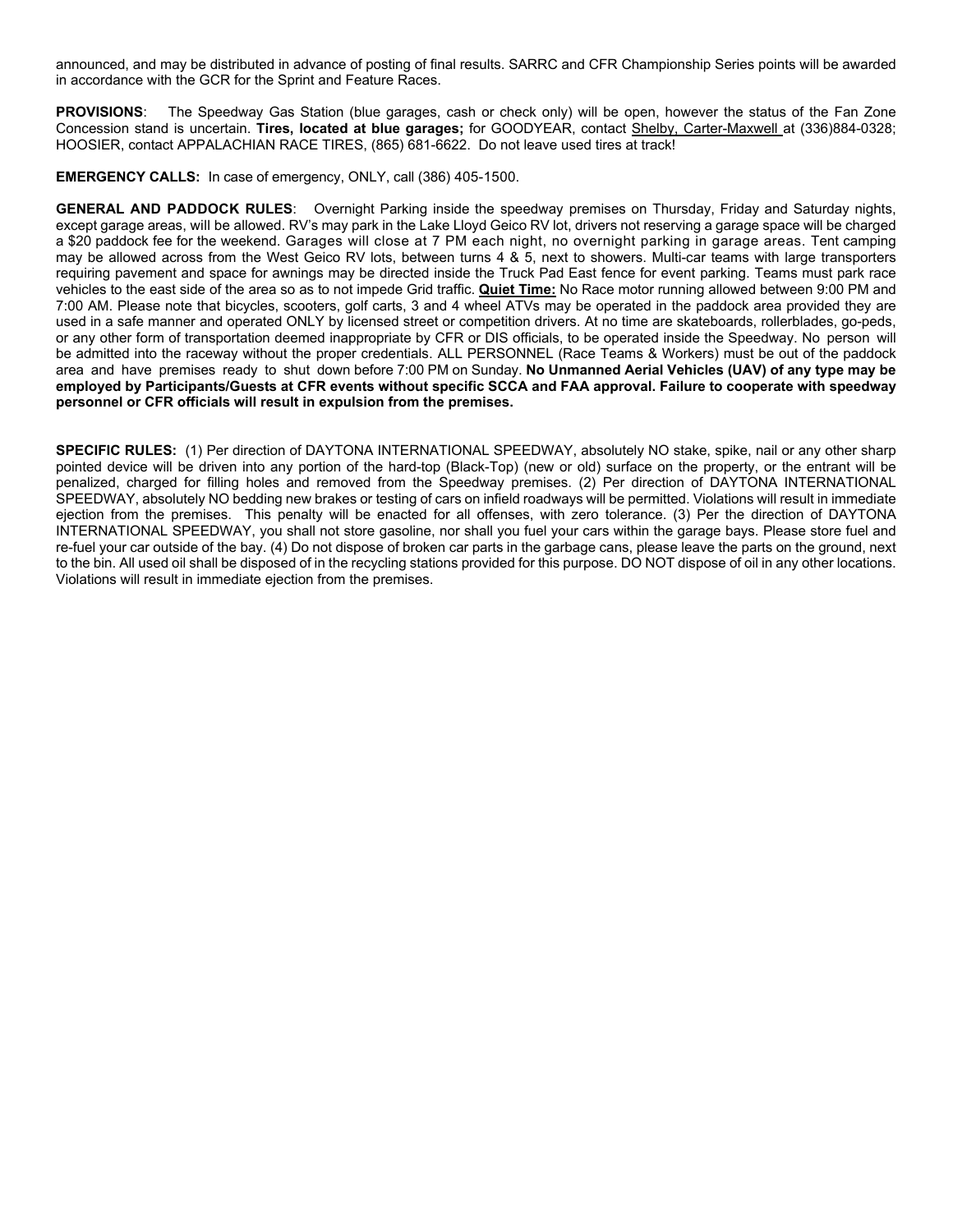

| Entry Fee: SARRC Races                      | \$320 |  |  |  |
|---------------------------------------------|-------|--|--|--|
| Double Dip Fee: Same car, Diff Class        | \$160 |  |  |  |
| <b>Test Day Entry Fee</b>                   | \$250 |  |  |  |
| Second Driver                               | \$60  |  |  |  |
| Compliance Fee, SRF, SRF3, FE2              | \$30  |  |  |  |
| Garage Fee (all weekend)                    | \$50  |  |  |  |
| Paddock Fee (all weekend)                   | \$20  |  |  |  |
| (Paddock Fee will not be charged to drivers |       |  |  |  |
| renting garages)                            |       |  |  |  |

### **Daytona Double Central Florida Region Double SARRC / FLORIDA CUP August 6-8, 2021 DAYTONA INTERNATIONAL SPEEDWAY Sanction #'s 21-TD-20429 and 21-R-20430**

Held under the 2021 SCCA General Competition Rules Register ONLINE at: www. motorsportreg.com Do not send entries, or payments, by any method that requires a signature upon delivery.



Make Checks payable to: **CFR- SCCA** Mail to: Sharon Priep, 2824Salisbury Blvd, Winter Park, FL 32789 Email: cfrreg3@gmail.com (407) 415-8714. NO calls after 9 PM Email: Credit card payments available only with online registration.

#### **If submitting a paper entry via the mail, complete all spaces, except those labeled Official Use Only**

| <b>Make</b>                            | <b>Model</b>     | Color       | <b>Class</b>        | Number (List 3) | <b>Official Use Only</b> |
|----------------------------------------|------------------|-------------|---------------------|-----------------|--------------------------|
| Driver Name:                           |                  |             | e-mail:             |                 | Expiration               |
| Address                                |                  |             | Phone # Night $($ ) |                 |                          |
|                                        |                  |             | Phone # Day $($     |                 | Grade                    |
| City                                   |                  |             | State               | Zip             |                          |
| Comp License #                         |                  | Exp.        | Grade               | Region          | Registrar                |
| <b>Entrant's Name</b>                  |                  |             |                     |                 |                          |
| <b>Address</b>                         |                  |             | Member#             |                 | Group                    |
| City                                   |                  |             | State               | Zip             |                          |
| Transponder#                           |                  |             |                     |                 | Car#                     |
| Person to contact in case of emergency |                  | Phone $#$ ( |                     |                 |                          |
|                                        |                  |             | At track?           |                 | Class                    |
| <b>Address</b>                         |                  |             |                     |                 |                          |
|                                        |                  |             |                     |                 | Check                    |
| <b>Crew Members</b>                    | $\vert 1 \vert$  | 4.          |                     |                 |                          |
|                                        |                  |             |                     |                 | Cash                     |
| $(3$ Free)                             | $\overline{2}$ . | 5.          |                     |                 | Postmark                 |
|                                        | 3.               | 6.          |                     |                 |                          |

I agree to enter under the current General Competition Rules of the SCCA, amended by "FastTrack" and the Supplementary Rules pertaining to this event. I further confirm that I am a current member of the SCCA and that the car, which I have entered, complies with all requirements as specified in the GCR for the class, category and race entered.

 $\_$  , and the state of the state of the state of the state of the state of the state of the state of the state of the state of the state of the state of the state of the state of the state of the state of the state of the

| <b>Entrant Signature</b>  |                                          |                    |                          |                        |
|---------------------------|------------------------------------------|--------------------|--------------------------|------------------------|
| Each Driver must complete | <b>TIMING &amp; SCORRING INFORMATION</b> |                    | <b>Official Use Only</b> |                        |
| Car - Make - Model - Year |                                          |                    | Color                    |                        |
| Driver's Name             |                                          |                    |                          |                        |
| License #                 | Exp.                                     | Log Book #         |                          | Group#                 |
| Region of Record          |                                          | Transponder #      |                          |                        |
| City                      |                                          | <b>State</b>       |                          | Car#                   |
| Sponsor:                  |                                          | Race #'s:          |                          | Class                  |
|                           |                                          |                    |                          |                        |
| Sprint Only<br>A)         |                                          | B)<br>Feature Only |                          | Sprint & Feature<br>C) |